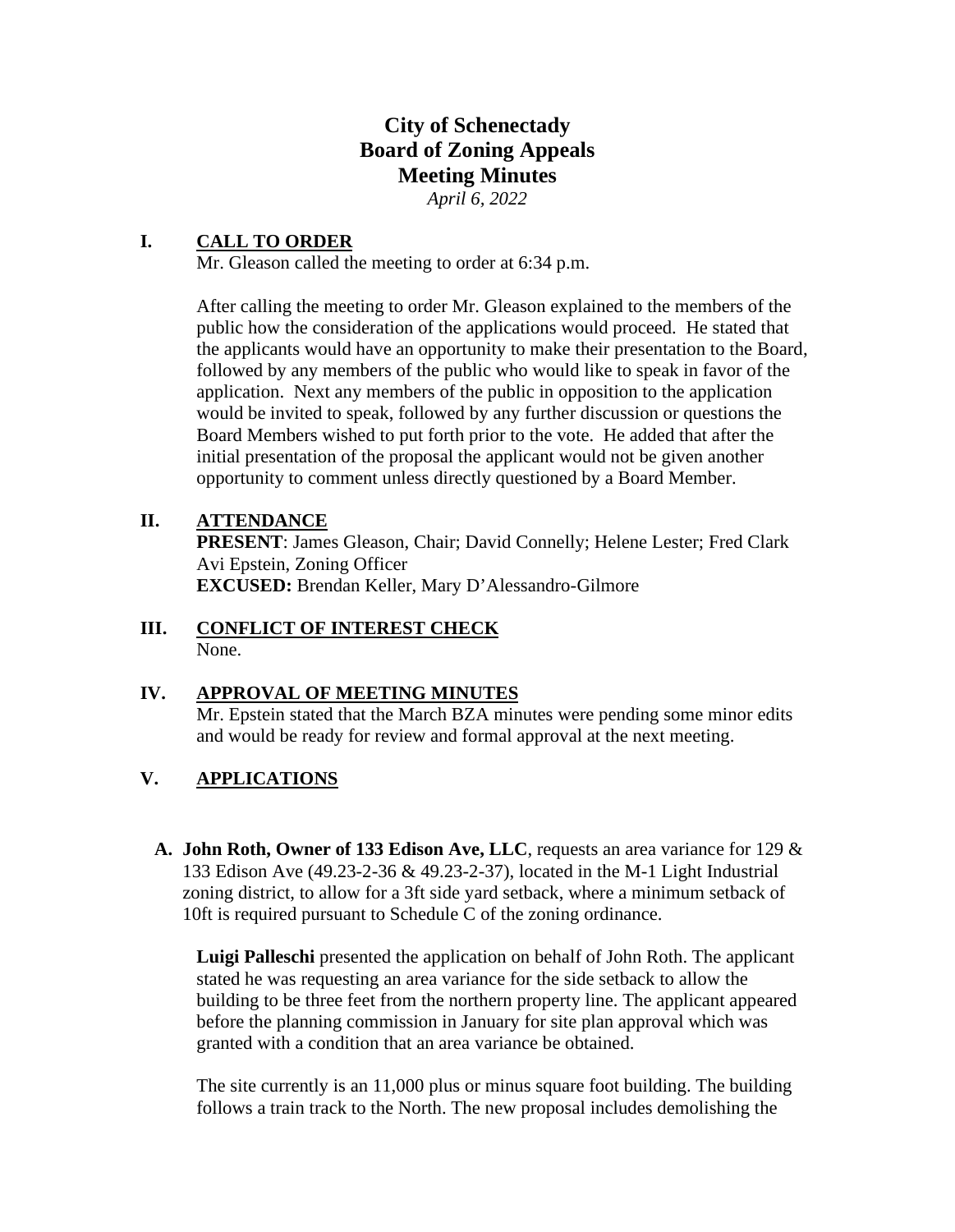existing building and proposing a 10,000 plus or minus square foot building in its place.

They will be making the building footprint a little smaller than what's is in existence now. Applicant will maintain the 10-foot required side setback on the south side, because there's an existing creek there.

The applicant stated that there are no neighbors that would be affected by the request.

The applicant noted the existing curb with parking in the front yard area and that everything will be modified and brought up to city code.

Mr. Connelly asked the applicant about the tractor trailer access in the loading dock and if there will be room there to turn around.

The applicant stated that the loading dock will have a 35-foot-wide curb cut to allow them to get in and out and is built for the purpose of the warehouse. He also indicated that warehousing is in high demand and that its good opportunity to remove a building and bring it up to current codes.

Mr. Connelly asked about the railroad tracks and the applicant responded the tracks are to the north of the property line and owned by the railroad.

#### **PUBLIC COMMENTS IN FAVOR**

None.

## **PUBLIC COMMENTS IN OPPOSITION**

None.

#### **CONTINUED DISCUSSION**

Members of the Board agreed that this reduction in parking spaces was a positive thing and that an area variance was appropriate.

#### **SEQR RESOLUTION**

SEQR was performed during Planning Commission review and no further action is necessary.

#### **AREA VARIANCE APPROVAL**

Motion by Mr. Connelly, seconded by Ms. Lester, to approve the area variance based on the following findings of fact:

- 1. No undesirable change will be produced in the neighborhood. The use remains the same and setback will have no effect on adjacent land owners.
- 2. The benefit sought by the applicant cannot be achieved by another method, as the lot is highly irregular in its configuration. The applicant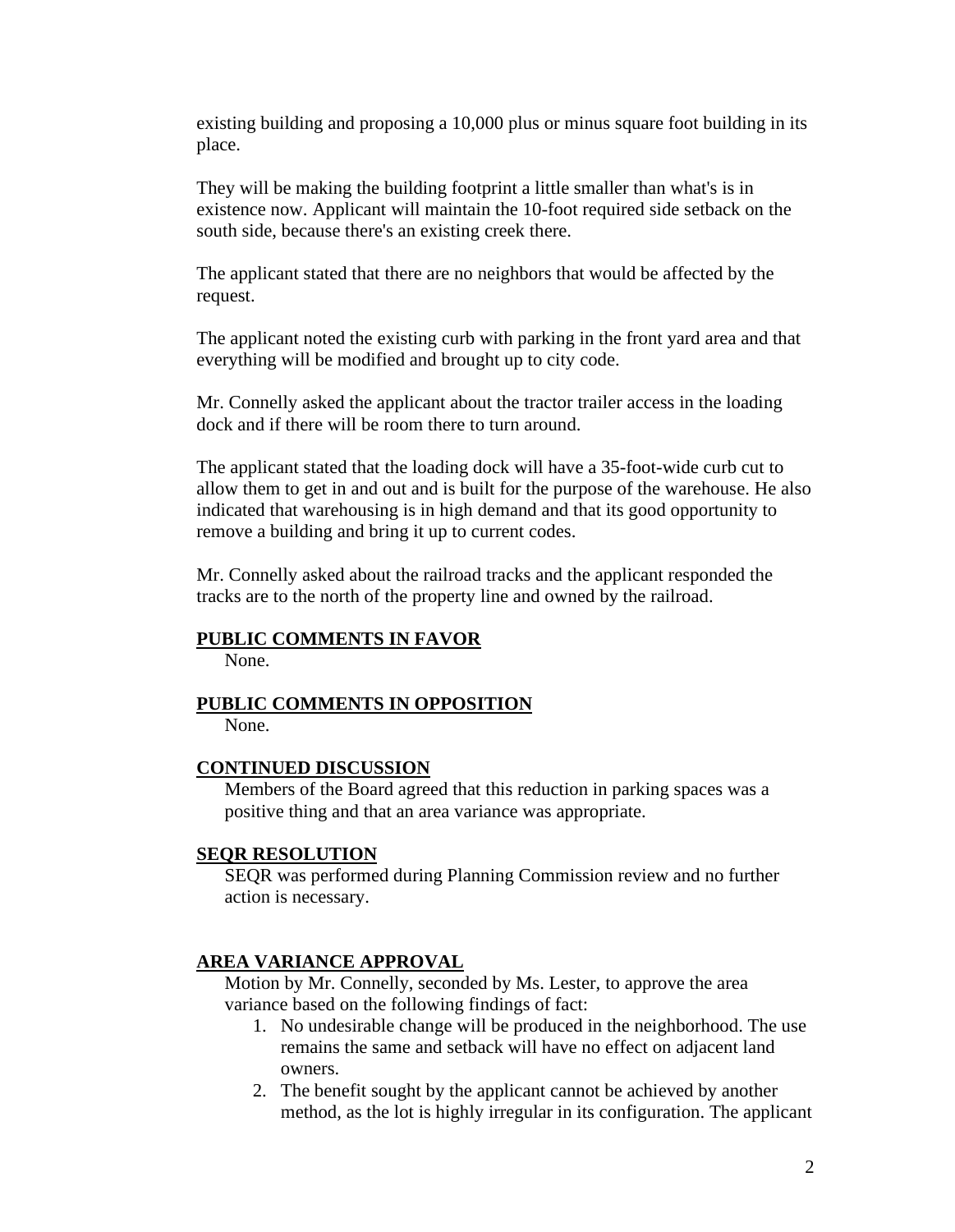has designed the site to meet the code in every other regard to the best extent possible.

- 3. The variance is not substantial. It's a difference of 7 feet.
- 4. There will not be an adverse effect on physical or environmental conditions in the neighborhood. The project will result in a smaller building footprint, more landscaping and better drainage.
- 5. The alleged hardship does not constitute a self-created difficulty. The property has always been restricted based on the lot configuration.

*Motion carried unanimously.* 

**B. Zishe Babad, Owner of Hamilton Corner SSP, LLC**, requests an area variance for 922 State St (49.33-5-32), located in the C-2 Mixed-Use Commercial zoning district to allow for an 18-unit apartment building to provide 2 off-street parking spaces, where 27 are required pursuant to 264-44, Schedule F of the zoning ordinance.

Robert Rosborough IV of Whiteman Osterman & Hanna LLP, presented the application. He noted that this application was needed since the shared parking agreement his client had with the owner of 900 State St fell through. This is the redevelopment of an existing building at 922 State Street, which is a corner of State and Steuben. It was previously used for the same use without off street parking.

The applicant noted that the BZA had previously approved the area variances for minimum lot area for 18 residential units and 100% impervious surface coverage.

Mr. Connelly asked for clarification regarding the shared parking agreement with neighbor and off-street parking and for 27 parking spaces. Applicant indicated the prior agreement was going to be an arrangement for 28 spaces.

# **PUBLIC COMMENTS IN FAVOR**

None.

### **PUBLIC COMMENTS IN OPPOSITION**  None.

### **CONTINUED DISCUSSION**

Board members continued to discuss the history of the building and recalled that in September of 2021 it was mentioned that the building had been apartments since it was built in the 1900's. The building had one bedroom and/or studio apartments. The members went on to discuss the street parking.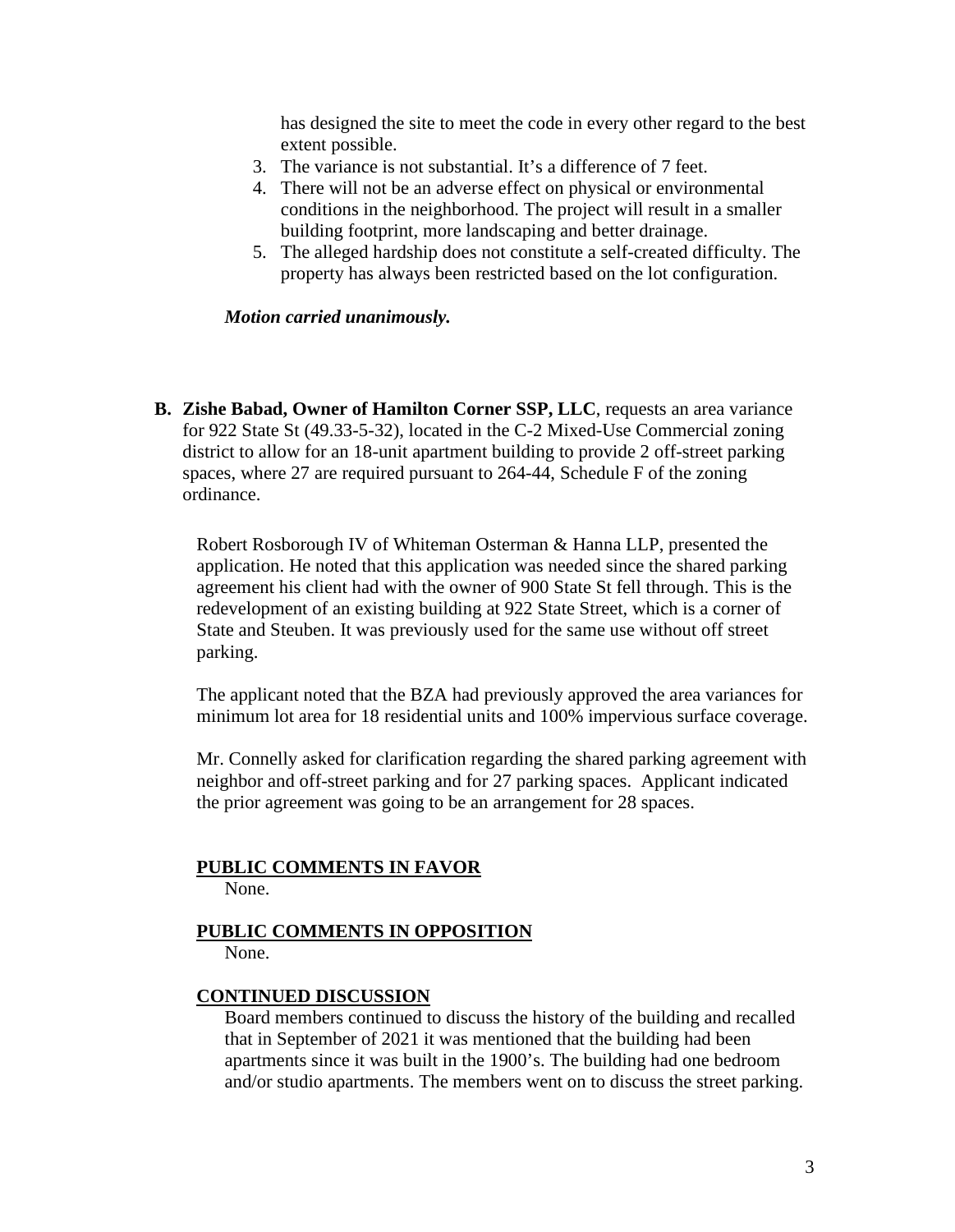# **SEQR RESOLUTION**

SEQR was performed during Planning Commission review and no further action is necessary.

# **AREA VARIANCE APPROVAL**

Motion by Mr. Connelly, seconded by Ms. Lester, to approve the area variance based on the following findings of fact:

- 1. No undesirable change will be produced in the neighborhood. Property is located in the C-2 Mixed-Use district which affords a variety of transportation options.
- 2. The benefit sought by the applicant cannot be achieved by another method. There are no other options available for off-street parking within a reasonable distance of the building. Due diligence was made to obtain a shared parking agreement before requesting a variance.
- 3. The variance is substantial; however it mirrors a pre-existing nonconformity.
- 4. There will not be an adverse effect on physical or environmental conditions in the neighborhood. Higher density along a main corridor with minimum parking will increase pedestrian presence and reduce the need for automobiles.
- 5. The alleged hardship is not self-created, as the building has never had 27 off-street parking spaces and the lapse in the legal nonconforming status was due to the prior owner.

**Conditions:** Project must obtain final Site Plan Approval from the Planning Commission.

### *Motion carried unanimously.*

**C. Fillipos (Phillip) Menagias**, requests a use variance for 2033 Broadway (48.59-3- 32), located in the C-2 Mixed-Use Commercial zoning district, to allow for parking as an accessory use, which is not permitted pursuant to Schedule B of the zoning ordinance.

The applicant, Fillipos (Philip) Menagias, is the owner of the Broadway lunch. Mr. Menagias is trying to purchase 2033 Broadway for parking purposes for his employees.

He indicated that currently, the property is not being used and has been vacant for approximately eight years. He stated that parking would be an excellent use for the property because there is very little parking there now. The parking that is on his lot now only provides for 8 spaces. In addition, he stated most patrons park on the curb or where it's designated for employee parking.

Mr. Gleason asked the applicant if he planned to take down the building that is there and applicant responded there is not a building there now and it's a vacant lot. He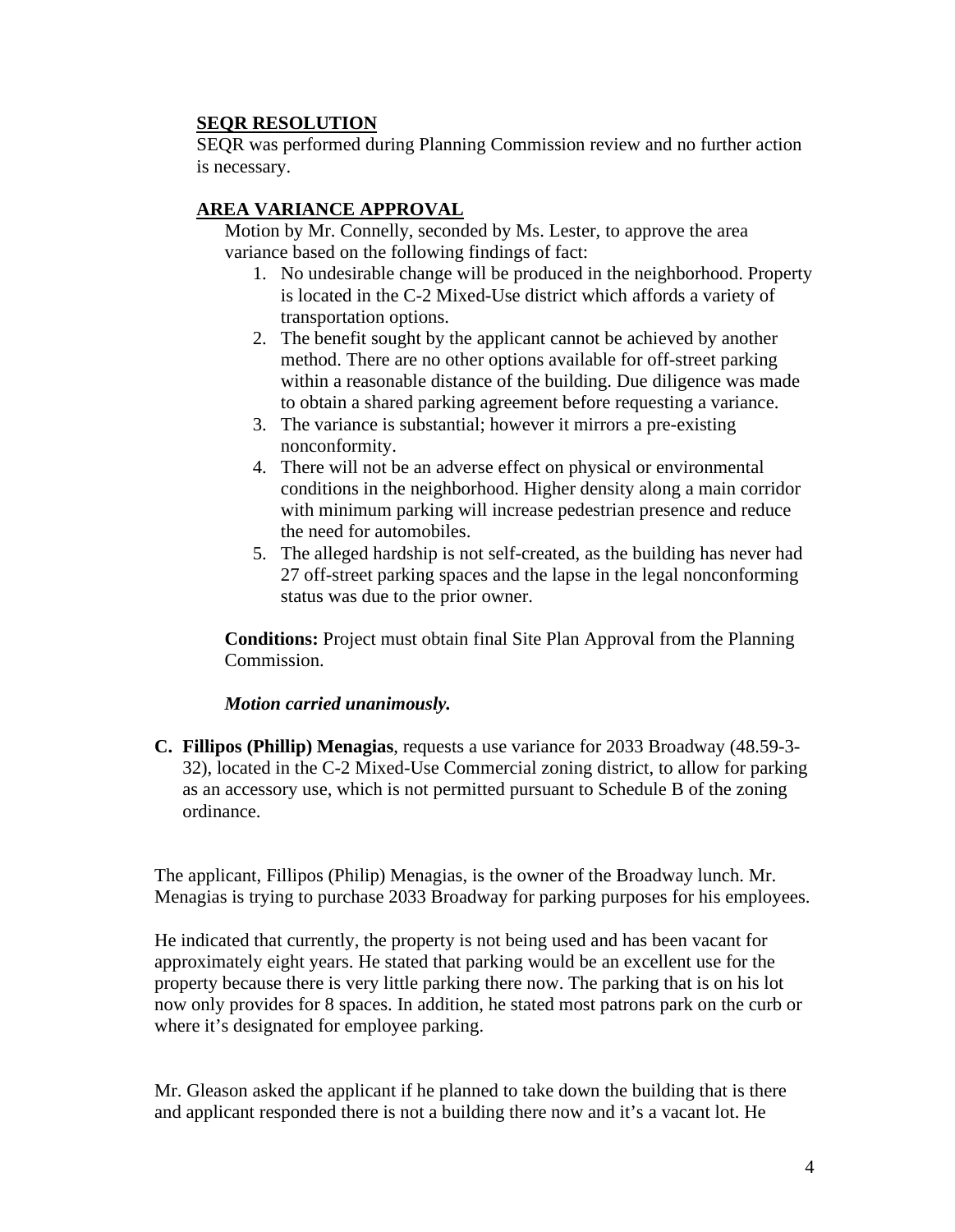indicated there is a couple of potholes there, but nothing major, and they could be filled. He would probably sealcoat and pave the first half to the property line.

Mr. Connelly inquired about the tenants to the left of the building that would be coming out of the apartment. Mr. Connelly also inquired if this was previously a privately owned property that had some commercial component.

Mr. Epstein noted that the city currently owns the vacant lot and that we contacted the adjacent owners to see if they want to purchase property as the city tends to want to consolidate properties.

It was noted that neither owner of the adjacent properties has indicated interest in purchasing the property. There is a resolution by the City Council authorizing the sale of the property but contingent upon getting a variance.

The Board asked Mr. Epstein if the city had a specific use in mind for the property. Mr. Epstein commented, the city doesn't have any plans for the lot other than the resolution to sell the property to Mr. Menagias. Mr. Epstein noted that the BZA needs to remember that this application is for a use variance. He recommended that the Board look closely at the criteria to make sure the application meets all the requirements.

# **PUBLIC COMMENTS IN FAVOR**

None.

#### **PUBLIC COMMENTS IN OPPOSITION**  None.

# **CONTINUED DISCUSSION**

The property is zoned C-2 Mixed-Use Commercial– there are a lot of uses, from retail to single family and multi-family residential that are technically allowed here.

Mr. Connelly asked if the property was buildable. Mr. Epstein stated the lot size is 41.3 feet wide and 120 in depth, so it's a buildable lot because the requirement would be 40 feet frontage. In addition, what gives the applicant standing is that he has a contract in place to purchase property.

The Board inquired if there would be any recommendations on site design by staff. Mr. Epstein, Zoning Officer, outlined a few recommendations based on similar sites. There is a city requirement that no parking space be within four feet of the sidewalk. There should also be a planted area on both sides when entering the lot to prevent people from parking in this area and adding a nice component for pedestrians. The parking spaces must be striped and will need barriers at the end of the parking space to separate from the adjacent property. A building permit can be obtained prior to work being done.